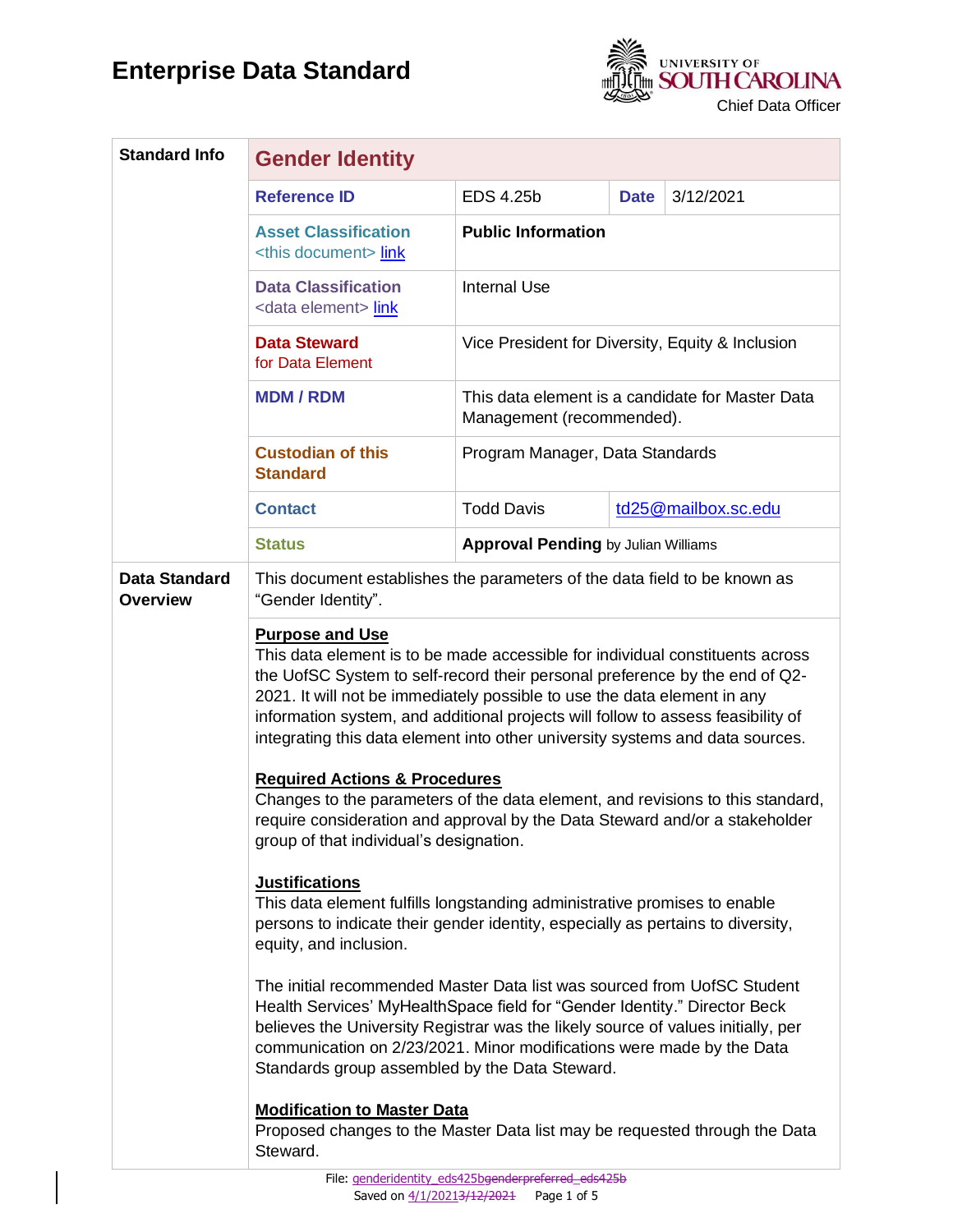

| <b>Definition</b><br>(functional)       | The gender with which a person identifies.                                                                                                                                                                                                                                                                                                                                                                                                                                                                                                                                                                                                                                                                                                                                                                                                                                                                                                                   |                                                                                                                                   |  |
|-----------------------------------------|--------------------------------------------------------------------------------------------------------------------------------------------------------------------------------------------------------------------------------------------------------------------------------------------------------------------------------------------------------------------------------------------------------------------------------------------------------------------------------------------------------------------------------------------------------------------------------------------------------------------------------------------------------------------------------------------------------------------------------------------------------------------------------------------------------------------------------------------------------------------------------------------------------------------------------------------------------------|-----------------------------------------------------------------------------------------------------------------------------------|--|
| Also known as                           | <b>Gender Identity</b>                                                                                                                                                                                                                                                                                                                                                                                                                                                                                                                                                                                                                                                                                                                                                                                                                                                                                                                                       |                                                                                                                                   |  |
| <b>Disambiguation</b>                   | Gender Identity is differentiated from Sex, also sometimes referred to as legal<br>sex, or sex at birth, with the latter being generally a binary value imbued with<br>legal and reporting requirements from birth. Note that sex is the category in<br>which individuals will continue to be reported by the university as required by<br>statute, regulation, or other mandatory reporting requirements beyond the<br>university's purview to control.<br>Note that UofSC does not control on-screen labeling of data elements in many<br>information systems, nor data element technical names (often used as column<br>headers in data exports) and it is a known issue that 'Gender' (and variations<br>thereof) is often used as the label for what we otherwise refer to as binary<br>concept of Sex (Female, Male). Care should be taken to ensure clarity<br>wherever possible, enabling correct use and application of the Data<br>Classification. |                                                                                                                                   |  |
| <b>Caveats and</b><br><b>Exceptions</b> | (1) The presence and visibility of the data element in university information<br>systems will take significant time to accomplish, beginning in Q3-2021;<br>each integration or data feed revision will be under a unique Demand #<br>with DoIT.<br>(2) The Data Steward and stakeholders should consider whether some<br>user guidance/constraint is required for this field, such as the Preferred<br>Gender will be chosen from a currently accepted list of genders.                                                                                                                                                                                                                                                                                                                                                                                                                                                                                     |                                                                                                                                   |  |
| System of<br><b>Record</b>              | Oracle Identity Manager (OIM) with myAccount.sc.edu as user front end                                                                                                                                                                                                                                                                                                                                                                                                                                                                                                                                                                                                                                                                                                                                                                                                                                                                                        |                                                                                                                                   |  |
| Data Cookbook<br><b>Entry / Link</b>    | < <pending>&gt;</pending>                                                                                                                                                                                                                                                                                                                                                                                                                                                                                                                                                                                                                                                                                                                                                                                                                                                                                                                                    |                                                                                                                                   |  |
| <b>Metadata</b>                         | Field Type                                                                                                                                                                                                                                                                                                                                                                                                                                                                                                                                                                                                                                                                                                                                                                                                                                                                                                                                                   | Text, List of choices                                                                                                             |  |
|                                         | Field Rendering on<br>User Interface                                                                                                                                                                                                                                                                                                                                                                                                                                                                                                                                                                                                                                                                                                                                                                                                                                                                                                                         | Drop-down or radio button, with Master Data items<br>presented in standard alphabetical order, top to bottom<br>or left to right. |  |
|                                         | Field Length                                                                                                                                                                                                                                                                                                                                                                                                                                                                                                                                                                                                                                                                                                                                                                                                                                                                                                                                                 | Currently 20 characters is the longest current gender in<br>the recommended Master Data set.                                      |  |
|                                         | Keyboard/character<br>set permitted                                                                                                                                                                                                                                                                                                                                                                                                                                                                                                                                                                                                                                                                                                                                                                                                                                                                                                                          | TBD                                                                                                                               |  |
|                                         | <b>OIM Field Technical</b><br>Name                                                                                                                                                                                                                                                                                                                                                                                                                                                                                                                                                                                                                                                                                                                                                                                                                                                                                                                           | <b>TBD</b>                                                                                                                        |  |
|                                         | OIM Table                                                                                                                                                                                                                                                                                                                                                                                                                                                                                                                                                                                                                                                                                                                                                                                                                                                                                                                                                    | <b>TBD</b>                                                                                                                        |  |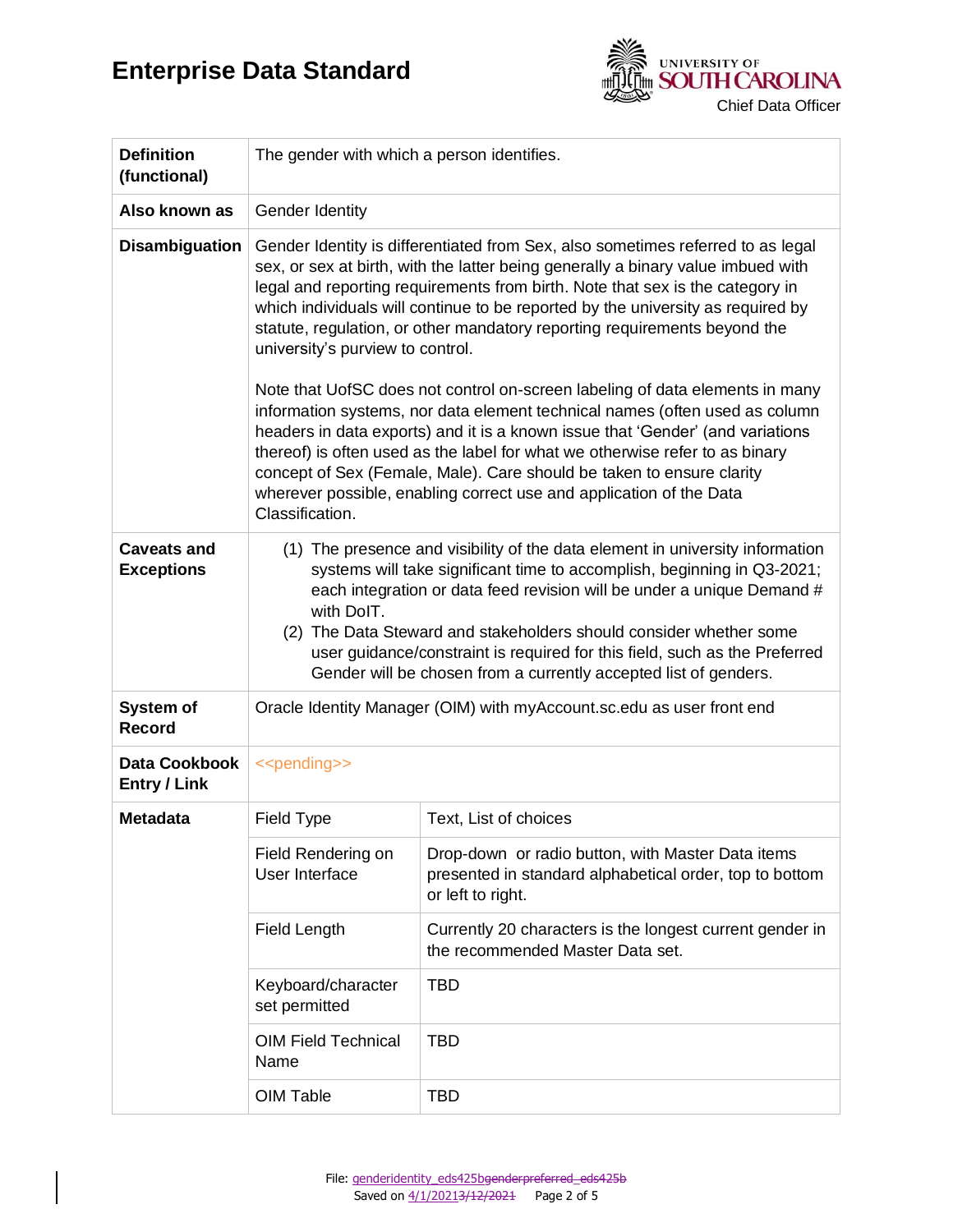

|                                     | OIM Field<br>Label/Functional<br>Name           | <b>Preferred Gender</b>                                                                                                                                                                                                                                                                                                                                                     |  |
|-------------------------------------|-------------------------------------------------|-----------------------------------------------------------------------------------------------------------------------------------------------------------------------------------------------------------------------------------------------------------------------------------------------------------------------------------------------------------------------------|--|
|                                     | myaccount.sc.edu<br><b>Field Technical Name</b> | <b>TBD</b>                                                                                                                                                                                                                                                                                                                                                                  |  |
|                                     | myaccount.sc.edu<br>Table                       | <b>TBD</b>                                                                                                                                                                                                                                                                                                                                                                  |  |
|                                     | myaccount.sc.edu<br>Label/Functional<br>Name    | <b>Preferred Gender</b>                                                                                                                                                                                                                                                                                                                                                     |  |
|                                     | Master Data - List of<br>Genders                | Agender<br>Genderqueer<br>Gender nonconforming<br>Intersex<br><b>Intersex Man</b><br>Intersex Woman<br>Man<br>Nonbinary<br>Questioning<br>Transgender<br><b>Trans Woman</b><br><b>Trans Man</b><br>Woman                                                                                                                                                                    |  |
| <b>Business</b><br><b>Processes</b> | <b>Initial Collection</b>                       | Any employee and/or student may submit a Gender -<br>Preferred through myaccount.sc.edu which will be<br>transmitted and stored in OIM as the system of record,<br>with a timestamp indicating the date and time<br>submitted.<br>No review or approval is required.                                                                                                        |  |
|                                     | User Change                                     | Any employee and/or student may submit a different<br>Gender - Preferred through myaccount.sc.edu at any<br>time. Submitted values will be automatically processed<br>into OIM with a timestamp. Prior values and their<br>timestamp will be logged and retained in the system of<br>record.                                                                                |  |
|                                     | Data Feeds &<br>Integrations                    | A system owner (aka Receiving Data Steward) may<br>request this data element be added to an existing or<br>new data feed by submitting a Demand to DoIT through<br>https://sc.edu/ithelp; the earliest date such work is likely<br>to start is July 1, 2021. The anticipated priority systems<br>for integration are Banner, PeopleSoft HCM,<br>Blackboard, and Office 365. |  |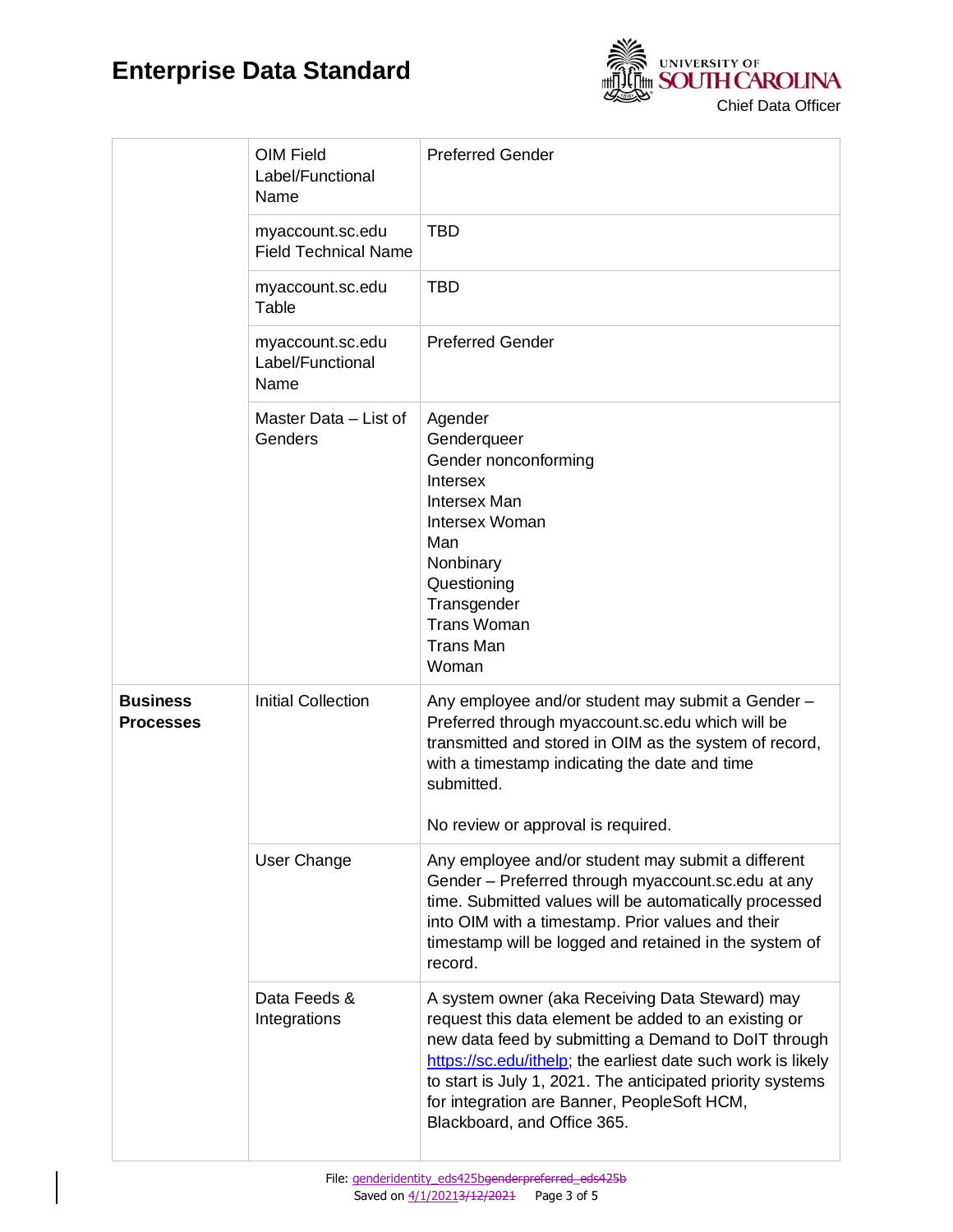

|                                     | Requests will be forwarded to the Data Steward for this<br>data element for consideration, including approval and<br>prioritization/scheduling; other governance groups,<br>including but not limited to the Student Systems Council<br>and Administrative Systems Council, may need to<br>approve, prioritize, and schedule the effort. |  |                                                                                                                                                                                                                                              |                      |               |  |
|-------------------------------------|------------------------------------------------------------------------------------------------------------------------------------------------------------------------------------------------------------------------------------------------------------------------------------------------------------------------------------------|--|----------------------------------------------------------------------------------------------------------------------------------------------------------------------------------------------------------------------------------------------|----------------------|---------------|--|
|                                     | Metrics and<br>Reporting                                                                                                                                                                                                                                                                                                                 |  | DoIT shall report the number of submissions received,<br>by constituent type and date, and provide a summary<br>dashboard with visualizations at analytics.sc.edu;<br>access to the reports will be at the direction of the Data<br>Steward. |                      |               |  |
| Acknowledged<br><b>Stakeholders</b> | Stakeholder                                                                                                                                                                                                                                                                                                                              |  |                                                                                                                                                                                                                                              | <b>RACI</b>          | <b>Status</b> |  |
|                                     | Williams, Julian (VP-DEI) - Data<br>Steward                                                                                                                                                                                                                                                                                              |  | Responsible                                                                                                                                                                                                                                  | Accepted             |               |  |
|                                     | Marterer, Aaron (Registrar)                                                                                                                                                                                                                                                                                                              |  | Consulted                                                                                                                                                                                                                                    | Proposed             |               |  |
|                                     | Lee, Stacy (HR)                                                                                                                                                                                                                                                                                                                          |  | Consulted                                                                                                                                                                                                                                    | Proposed             |               |  |
|                                     | Byers, Rick (DoIT)                                                                                                                                                                                                                                                                                                                       |  | Accountable<br>(Custodian)                                                                                                                                                                                                                   | Accepted             |               |  |
|                                     | Malone, Shay (Student Life)                                                                                                                                                                                                                                                                                                              |  | Consulted                                                                                                                                                                                                                                    | Proposed             |               |  |
|                                     | Kelly, Mike (DoIT)                                                                                                                                                                                                                                                                                                                       |  | Accountable                                                                                                                                                                                                                                  | Accepted             |               |  |
|                                     | Davis, Todd (DoIT)                                                                                                                                                                                                                                                                                                                       |  | Accountable<br>(Facilitator)                                                                                                                                                                                                                 | Accepted             |               |  |
| <b>Approval Log</b>                 | Operational/Functional Area                                                                                                                                                                                                                                                                                                              |  | Authorization                                                                                                                                                                                                                                | <b>Date</b>          |               |  |
|                                     | VP-DEI - Data Steward                                                                                                                                                                                                                                                                                                                    |  | Williams, Julian                                                                                                                                                                                                                             | 3/12/2021            |               |  |
|                                     | Registrar                                                                                                                                                                                                                                                                                                                                |  | Marterer, Aaron                                                                                                                                                                                                                              | 3/5/20213/5/20<br>24 |               |  |
|                                     | <b>HR</b>                                                                                                                                                                                                                                                                                                                                |  | Lee, Stacy                                                                                                                                                                                                                                   | 3/5/20213/5/20<br>24 |               |  |
|                                     | <b>Student Life</b>                                                                                                                                                                                                                                                                                                                      |  | Malone, Shay                                                                                                                                                                                                                                 | 3/5/20213/5/20<br>24 |               |  |
|                                     | DolT                                                                                                                                                                                                                                                                                                                                     |  | Byers, Rick                                                                                                                                                                                                                                  | 3/5/20213/5/20<br>24 |               |  |
|                                     | DolT                                                                                                                                                                                                                                                                                                                                     |  | Davis, Todd                                                                                                                                                                                                                                  | 3/125/2021           |               |  |
|                                     | Chief Data Officer (IT executive lead)                                                                                                                                                                                                                                                                                                   |  |                                                                                                                                                                                                                                              | Kelly, Mike          | 3/12/2021     |  |
|                                     | Date                                                                                                                                                                                                                                                                                                                                     |  |                                                                                                                                                                                                                                              | Comments             |               |  |